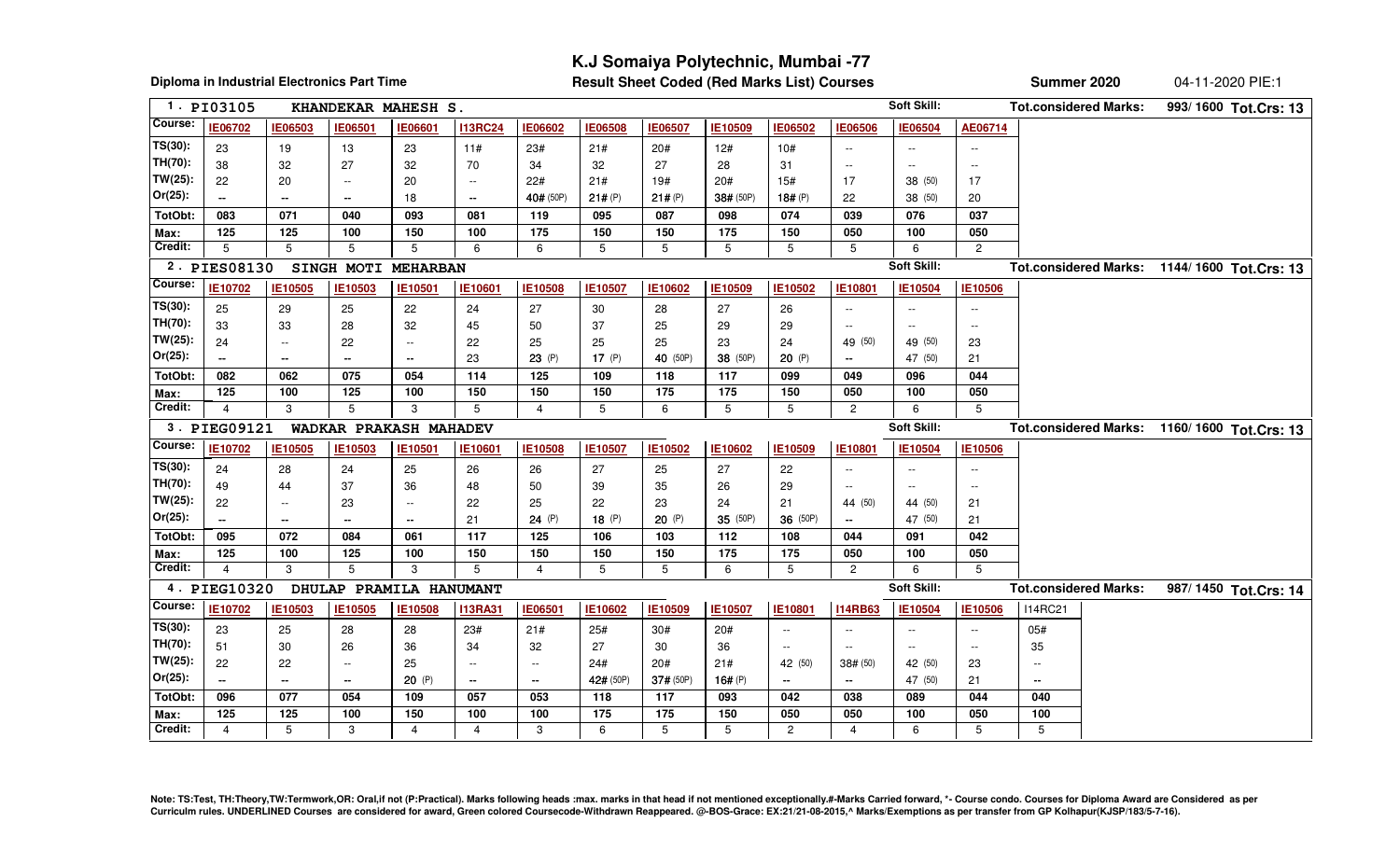|            |                          |                          | Diploma in Industrial Electronics Part Time |                          |                          |                          | <b>Result Sheet Coded (Red Marks List) Courses</b> |                |                |                | Summer 2020      |                    |                | 04-11-2020 PIE:2             |                         |                |                      |  |  |
|------------|--------------------------|--------------------------|---------------------------------------------|--------------------------|--------------------------|--------------------------|----------------------------------------------------|----------------|----------------|----------------|------------------|--------------------|----------------|------------------------------|-------------------------|----------------|----------------------|--|--|
|            | 5. PIEG11116             |                          | KHARAT AMRUT RAJENDRA                       |                          |                          |                          |                                                    |                |                |                |                  | Soft Skill:        |                | <b>Tot.considered Marks:</b> |                         |                | 986/1600 Tot.Crs: 14 |  |  |
| Course:    | IE10501                  | IE10702                  | IE10505                                     | IE10509                  | IE10507                  | IE10503                  | IE10601                                            | IE10602        | IE10508        | IE10502        | IE10801          | IE10504            | IE10506        | <b>I14RB63</b>               |                         |                |                      |  |  |
| $TS(30)$ : | 20                       | 10                       | 22                                          | 22                       | 17                       | 19#                      | 23#                                                | 10#            | 20#            | 24#            | $\sim$ $\sim$    | $\sim$             | $\sim$ $\sim$  |                              |                         |                |                      |  |  |
| TH(70):    | 39                       | 46                       | 26                                          | 27                       | 26                       | 35                       | 25                                                 | 38             | 29             | 25             | $\sim$           | $\sim$             | $\sim$         | $\sim$ $\sim$                |                         |                |                      |  |  |
| $TW(25)$ : | $\overline{\phantom{a}}$ | 17                       | $\overline{\phantom{a}}$                    | 21                       | 20                       | 19#                      | 21#                                                | 15#            | 20#            | 24#            | 40 (50)          | 40 (50)            | 21             | 20# (50)                     |                         |                |                      |  |  |
| $Or(25)$ : | --                       | $\overline{\phantom{a}}$ | $\overline{\phantom{a}}$                    | 41 (50P)                 | 22 (P)                   | $\sim$                   | 22#                                                | 30 (50P)       | 24# (P)        | 18# (P)        | $\sim$           | 47 (50)            | 21             | Щ.                           |                         |                |                      |  |  |
| TotObt:    | 059                      | 073                      | 048                                         | 111                      | 085                      | 073                      | 091                                                | 093            | 093            | 091            | 040              | 087                | 042            | 020                          |                         |                |                      |  |  |
| Max:       | 100                      | 125                      | 100                                         | 175                      | 150                      | 125                      | 150                                                | 175            | 150            | 150            | 050              | 100                | 050            | 050                          |                         |                |                      |  |  |
| Credit:    | 3                        | $\overline{4}$           | 3                                           | 5                        | 5                        | 5                        | 5                                                  | 6              | $\overline{4}$ | 5              | $\overline{2}$   | 6                  | 5              | $\overline{4}$               |                         |                |                      |  |  |
|            | 6. PIEG13113             |                          | SANSARE TILOTTAM PRATAP                     |                          |                          |                          |                                                    |                |                |                |                  | <b>Soft Skill:</b> |                | <b>Tot.considered Marks:</b> |                         |                | 707/1000 Tot.Crs: 17 |  |  |
| Course:    | <b>I13RC24</b>           | <b>I13RC22</b>           | <b>I13RA33</b>                              | <b>I13RB14</b>           | <b>I13RC26</b>           | <b>I13RC23</b>           | <b>I13RB63</b>                                     | <b>I14RA91</b> | <b>I13RC71</b> | <b>I14RA81</b> | A13RM01          | <b>I13RA31</b>     | <b>I14RC21</b> | <b>I13RA32</b>               | <b>I13RC72</b>          | <b>I13RB61</b> | <b>I14RA82</b>       |  |  |
| $TS(30)$ : | 26                       | 23                       | 26                                          | 26                       | 26                       | 19                       | $\sim$                                             | $\sim$         | $\sim$         | $\sim$         | 18               | 19                 | 20             | 24#                          |                         |                | $-$                  |  |  |
| TH(70):    | 40                       | 36                       | 32                                          | 29                       | 29                       | 30                       | $\sim$ $\sim$                                      | $\sim$         | $\sim$         | $\overline{a}$ | 34               | 33                 | 25             | 25                           | $\sim$ $\sim$           | $\sim$ $\sim$  | $\overline{a}$       |  |  |
| $TW(25)$ : | $\sim$ $\sim$            | --                       | $\overline{a}$                              | $\overline{\phantom{a}}$ | $\overline{\phantom{a}}$ | $\mathbf{L}$             | 48 (50)                                            | 48 (50)        | 23 (30)        | 26 (30)        | $\sim$           | $\sim$             | $\sim$         | $\sim$                       | 47 (50)                 | 26(30)         | 27 (30)              |  |  |
| Or(25):    | $\overline{\phantom{a}}$ | $\overline{\phantom{a}}$ | $\overline{a}$                              | $\overline{a}$           | $\sim$                   | $\mathbf{m}$             | $\sim$                                             | 96 (100)       | 64 (70P)       | 60 (70P)       | $\bullet\bullet$ | $\sim$             | $\mathbf{m}$   | $\sim$                       | $\sim$                  | 57 (70P)       | 50 (70P)             |  |  |
| TotObt:    | 066                      | 059                      | 058                                         | 055                      | 055                      | 049                      | 048                                                | 144            | 087            | 086            | 052              | 052                | 045            | 049                          | 047                     | 083            | 077                  |  |  |
| Max:       | 100                      | 100                      | 100                                         | 100                      | 100                      | 100                      | 050                                                | 150            | 100            | 100            | 100              | 100                | 100            | 100                          | 050                     | 100            | 100                  |  |  |
| Credit:    | 6                        | 5                        | $\overline{4}$                              | 6                        | 5                        | 5                        | $\overline{4}$                                     | 6              | $\overline{4}$ | $\overline{4}$ | $\overline{4}$   | $\overline{4}$     | 5              | 6                            | $\overline{\mathbf{A}}$ | $\overline{4}$ | 6                    |  |  |
|            | 7. PIEG14120             |                          | SALVI POOJA KASHINATH                       |                          |                          |                          |                                                    |                |                |                |                  | Soft Skill:        |                | <b>Tot.considered Marks:</b> |                         |                | 762/1000 Tot.Crs: 17 |  |  |
| Course:    | <b>I13RA33</b>           | <b>I13RC26</b>           | A13RM01                                     | <b>I13RC24</b>           | <b>I14RC21</b>           | <b>I13RC23</b>           | <b>I14RB63</b>                                     | <b>I14RA91</b> | <b>I13RC71</b> | <b>I14RA81</b> | <b>I13RB14</b>   | <b>I13RA31</b>     | <b>I13RA32</b> | <b>I13RC22</b>               | <b>I13RC72</b>          | <b>I14RB61</b> | <b>I14RA82</b>       |  |  |
| $TS(30)$ : | 25                       | 25                       | 20                                          | 23                       | 20                       | 20                       | $\sim$ $\sim$                                      | $\sim$ $\sim$  | $\sim$ $\sim$  | $\sim$         | 23               | 13                 | 21             | 21                           | $-$                     | $\sim$         | $\sim$ $\sim$        |  |  |
| TH(70):    | 57                       | 55                       | 53                                          | 46                       | 48                       | 42                       | $\sim$ $\sim$                                      | $\sim$ $\sim$  | $\sim$ $\sim$  | $\sim$         | 34               | 41                 | 32             | 32                           | $\sim$ $\sim$           | $\sim$ $\sim$  | $\sim$               |  |  |
| $TW(25)$ : | $\sim$ $\sim$            | $-$                      | $\overline{a}$                              | $\overline{\phantom{a}}$ | $\overline{\phantom{a}}$ | $\overline{\phantom{a}}$ | 42 (50)                                            | 47 (50)        | 24 (30)        | 22 (30)        | $\sim$           | $\sim$ $\sim$      | $\sim$         | $\sim$ $\sim$                | 41 (50)                 | 24 (30)        | 27 (30)              |  |  |
| $Or(25)$ : | $\sim$                   | $\sim$                   | $\sim$                                      | $\sim$                   | $\sim$                   | $\sim$                   | $\sim$                                             | 94 (100)       | 59 (70P)       | 40 (70P)       | $\sim$           | $\sim$             | $\sim$         | $\sim$                       | $\sim$                  | 56 (70P)       | 48 (70P)             |  |  |
| TotObt:    | 082                      | 080                      | 073                                         | 069                      | 068                      | 062                      | 042                                                | 141            | 083            | 062            | 057              | 054                | 053            | 053                          | 041                     | 080            | 075                  |  |  |
| Max:       | 100                      | 100                      | 100                                         | 100                      | 100                      | 100                      | 050                                                | 150            | 100            | 100            | 100              | 100                | 100            | 100                          | 050                     | 100            | 100                  |  |  |
| Credit:    | $\overline{4}$           | 5                        | $\overline{\mathbf{A}}$                     | 6                        | 5                        | 5                        | $\overline{4}$                                     | 6              | $\overline{4}$ | $\overline{4}$ | 6                | $\overline{4}$     | 6              | 5                            | $\overline{4}$          | 4              | 6                    |  |  |
|            | 8. PIEG15102             |                          | <b>BASVANKAR NIKHIL</b>                     |                          | <b>SURESH</b>            |                          |                                                    |                |                |                |                  | <b>Soft Skill:</b> |                | <b>Tot.considered Marks:</b> |                         |                | 687/1000 Tot.Crs: 17 |  |  |
| Course:    | <b>I13RA33</b>           | <b>I13RC26</b>           | <b>I13RC24</b>                              | <b>I13RC23</b>           | A13RM01                  | <b>I13RA31</b>           | <b>I13RC72</b>                                     | <b>I14RA91</b> | <b>I13RC71</b> | <b>I14RA81</b> | <b>I13RA32</b>   | <b>I13RC22</b>     | <b>I14RC21</b> | <b>I13RB14</b>               | 114RB63                 | <b>I14RB61</b> | <b>I14RA82</b>       |  |  |
| $TS(30)$ : | 25                       | 14                       | 24                                          | 19                       | 20                       | 15                       | $\overline{\phantom{a}}$                           | $\sim$         | $\sim$         | $\sim$         | 21               | 20                 | 10             | 11                           | $\sim$ $\sim$           | $\sim$ $\sim$  | $\mathbf{L}$         |  |  |
| TH(70):    | 40                       | 47                       | 33                                          | 36                       | 32                       | 36                       | $\sim$ $\sim$                                      | $\sim$         | $\sim$         | $\sim$         | 29               | 26                 | 32             | 29                           | $\sim$ $\sim$           | $\sim$ $\sim$  | $\overline{a}$       |  |  |
| $TW(25)$ : | $\overline{\phantom{a}}$ | $-$                      | $\overline{a}$                              | $\overline{\phantom{a}}$ | $\overline{a}$           | $\overline{a}$           | 43 (50)                                            | 48 (50)        | 25(30)         | 22 (30)        | $\overline{a}$   | $\sim$ $\sim$      | $\sim$ $\sim$  | $\overline{a}$               | 38 (50)                 | 24 (30)        | 22(30)               |  |  |
| Or(25):    | $\overline{\phantom{a}}$ | --                       | $\overline{\phantom{a}}$                    | $\overline{\phantom{a}}$ | $\overline{\phantom{a}}$ | $\overline{\phantom{a}}$ | $\sim$                                             | 93 (100)       | 61 (70P)       | 54 (70P)       | $\sim$           | $\sim$             | $\sim$         | $\sim$                       | $\sim$                  | 59 (70P)       | 40 (70P)             |  |  |
| TotObt:    | 065                      | 061                      | 057                                         | 055                      | 052                      | 051                      | 043                                                | 141            | 086            | 076            | 050              | 046                | 042            | 040                          | 038                     | 083            | 062                  |  |  |
| Max:       | 100                      | 100                      | 100                                         | 100                      | 100                      | 100                      | 050                                                | 150            | 100            | 100            | 100              | 100                | 100            | 100                          | 050                     | 100            | 100                  |  |  |
| Credit:    | 4                        | 5                        | 6                                           | 5                        | 4                        | $\overline{4}$           | 4                                                  | 6              | $\overline{4}$ | 4              | 6                | 5                  | 5              | 6                            | 4                       | $\overline{4}$ | 6                    |  |  |

Note: TS:Test, TH:Theory,TW:Termwork,OR: Oral,if not (P:Practical). Marks following heads :max. marks in that head if not mentioned exceptionally.#-Marks Carried forward, \*- Course condo. Courses for Diploma Award are Cons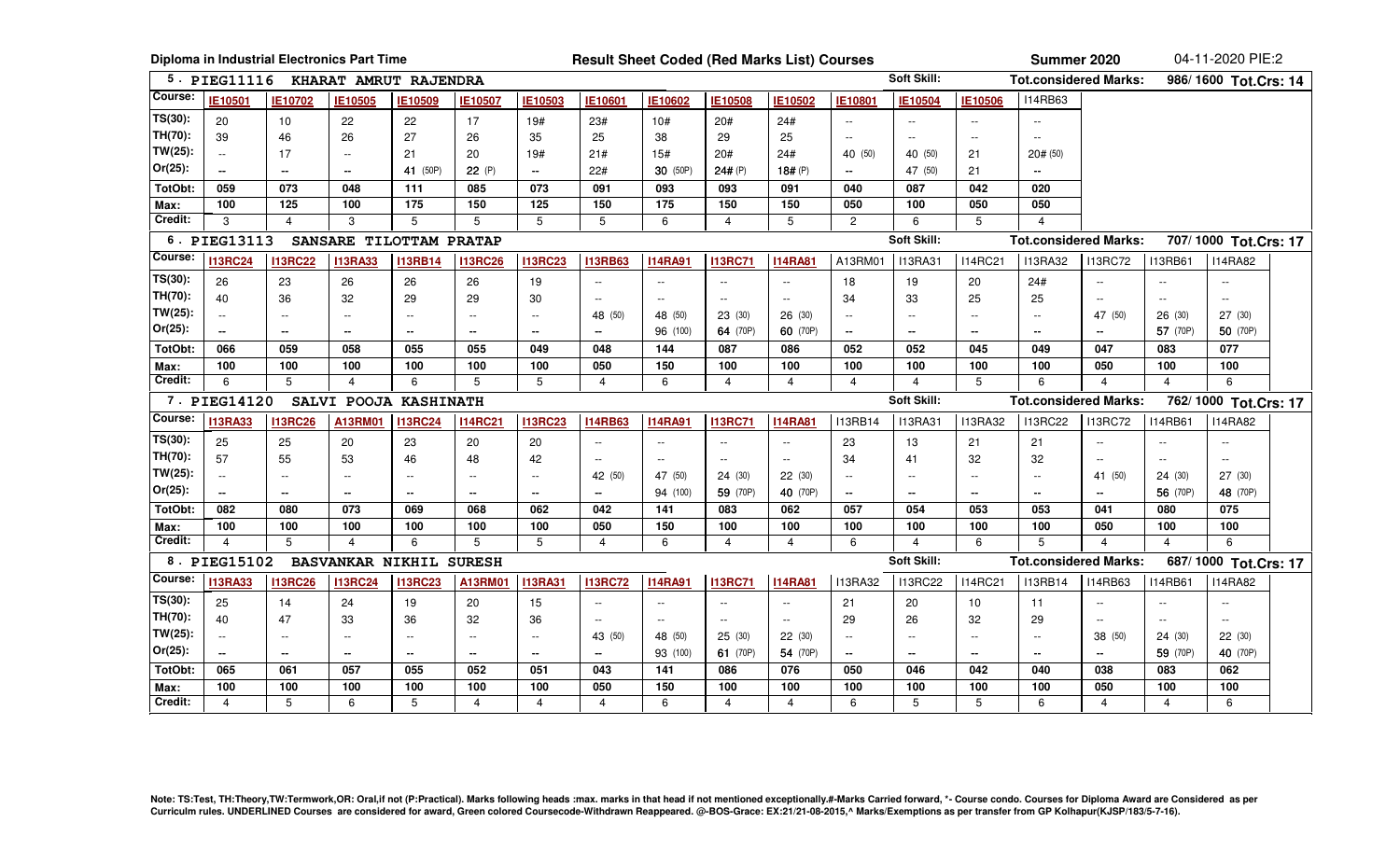|                 |                       | Diploma in Industrial Electronics Part Time |                          |                          |                          | <b>Result Sheet Coded (Red Marks List) Courses</b> |                          |                |                |                          |                                |                    |                          |                          | Summer 2020                  |                       | 04-11-2020 PIE:3      |  |
|-----------------|-----------------------|---------------------------------------------|--------------------------|--------------------------|--------------------------|----------------------------------------------------|--------------------------|----------------|----------------|--------------------------|--------------------------------|--------------------|--------------------------|--------------------------|------------------------------|-----------------------|-----------------------|--|
|                 | 9. PIEG15126          |                                             |                          | SHIVALKAR DIPESH UMESH   |                          |                                                    |                          |                |                |                          |                                | Soft Skill:        |                          |                          | <b>Tot.considered Marks:</b> |                       | 683/1000 Tot.Crs: 17  |  |
| Course:         | <b>I13RA33</b>        | <b>I13RC26</b>                              | <b>I13RC22</b>           | <b>I13RA31</b>           | <b>I13RC23</b>           | <b>I13RC24</b>                                     | <b>I14RB63</b>           | <b>I14RA91</b> | <b>I13RC71</b> | <b>I14RA81</b>           | <b>I13RB14</b>                 | A13RM01            | <b>I13RA32</b>           | <b>I14RC21</b>           | <b>I13RC72</b>               | <b>I14RA82</b>        | <b>I14RB61</b>        |  |
| $TS(30)$ :      | 26                    | 23                                          | 20                       | 18                       | 22                       | 27#                                                | $\sim$ $\sim$            | $\sim$ $\sim$  | $\sim$ $\sim$  | $\sim$ $\sim$            | 23                             | 24                 | 18                       | 14                       | $\sim$ $\sim$                | $\sim$ $\sim$         | $\sim$ $\sim$         |  |
| TH(70):         | 47                    | 32                                          | 32                       | 33                       | 29                       | 34                                                 | $\sim$                   | $\sim$         | $\sim$         | $\overline{a}$           | 27                             | 25                 | 27                       | 30                       | $\sim$                       | $\sim$                | $\sim$ $\sim$         |  |
| $TW(25)$ :      | $\sim$                | $\overline{\phantom{a}}$                    | $\overline{a}$           | $\overline{\phantom{a}}$ | $\sim$                   | $\sim$                                             | 43 (50)                  | 49 (50)        | 27(30)         | 20 (30)                  | $-$                            | $\sim$ $\sim$      | $\sim$ $\sim$            | $\sim$                   | 41 (50)                      | 28 (30)               | 26 (30)               |  |
| $Or(25)$ :      | $\sim$                | $\overline{\phantom{a}}$                    | $\overline{\phantom{a}}$ | $\overline{\phantom{a}}$ | $\sim$                   | $\sim$                                             | $\overline{\phantom{a}}$ | 93 (100)       | 59 (70P)       | 49 (70P)                 | $\rightarrow$                  |                    | $\overline{\phantom{a}}$ |                          | $\sim$                       | 50 (70P)              | 52 (70P)              |  |
| TotObt:         | 073                   | 055                                         | 052                      | 051                      | 051                      | 061                                                | 043                      | 142            | 086            | 069                      | 050                            | 049                | 045                      | 044                      | 041                          | 078                   | 078                   |  |
| Max:            | 100                   | 100                                         | 100                      | 100                      | 100                      | 100                                                | 050                      | 150            | 100            | 100                      | 100                            | 100                | 100                      | 100                      | 050                          | 100                   | 100                   |  |
| Credit:         | $\overline{4}$        | 5                                           | 5                        | $\overline{4}$           | 5                        | 6                                                  | $\overline{4}$           | 6              | $\overline{4}$ | $\overline{4}$           | 6                              | $\overline{4}$     | 6                        | 5                        | $\overline{4}$               | 6                     | $\overline{4}$        |  |
|                 | 10. PIES15127         |                                             |                          | SURVE ABHIJIT ASHOK      |                          |                                                    |                          |                |                |                          |                                | <b>Soft Skill:</b> |                          |                          | <b>Tot.considered Marks:</b> | 648/1000 Tot.Crs: 17  |                       |  |
| Course:         | <b>I13RA33</b>        | <b>I13RC26</b>                              | <b>I13RC23</b>           | <b>I13RC22</b>           | <b>I13RA31</b>           | <b>I13RB14</b>                                     | <b>I14RB63</b>           | <b>I14RA91</b> | <b>I13RC71</b> | <b>I14RA81</b>           | <b>I13RA32</b>                 | A13RM01            | <b>I14RC21</b>           | <b>I13RC24</b>           | <b>I13RC72</b>               | <b>I14RB61</b>        | <b>I14RA82</b>        |  |
| $TS(30)$ :      | 24                    | 21                                          | 22                       | 19                       | 17                       | 22#                                                | $\sim$ $\sim$            | $\sim$ $\sim$  | $\sim$ $\sim$  | $\sim$ $\sim$            | 19                             | 16                 | 12                       | 21#                      |                              | $\sim$ $\sim$         | $\sim$ $\sim$         |  |
| TH(70):         | 33                    | 35                                          | 32                       | 30                       | 30                       | 28                                                 | $\overline{a}$           | $\sim$         | $\sim$         | $\sim$                   | 25                             | 25                 | 29                       | $16*$                    | $\sim$                       | $\sim$                | $\overline{a}$        |  |
| $TW(25)$ :      | $\sim$ $\sim$         | $\sim$ $\sim$                               | $-$                      | $\sim$                   | $\sim$ $\sim$            | $\sim$ $\sim$                                      | 45 (50)                  | 49 (50)        | 25(30)         | 21(30)                   | $\sim$                         | $\sim$ $\sim$      | $\sim$ $\sim$            | $\overline{a}$           | 35 (50)                      | 24 (30)               | 26 (30)               |  |
| $Or(25)$ :      |                       | $\overline{\phantom{a}}$                    | $\overline{a}$           | $\overline{\phantom{a}}$ | $\overline{\phantom{a}}$ | $\sim$                                             | $\overline{\phantom{a}}$ | 95 (100)       | 58 (70P)       | 42 (70P)                 | $\rightarrow$                  | $\overline{a}$     | $\sim$                   | $\overline{\phantom{a}}$ | $\overline{\phantom{a}}$     | 57 (70P)              | 36 (70P)              |  |
| TotObt:         | 057                   | 056                                         | 054                      | 049                      | 047                      | 050                                                | 045                      | 144            | 083            | 063                      | 044                            | 041                | 041                      | 037                      | 035                          | 081                   | 062                   |  |
| Max:            | 100                   | 100                                         | 100                      | 100                      | 100                      | 100                                                | 050                      | 150            | 100            | 100                      | 100                            | 100                | 100                      | 100                      | 050                          | 100                   | 100                   |  |
|                 |                       |                                             |                          |                          |                          |                                                    |                          |                |                |                          |                                |                    |                          |                          |                              |                       |                       |  |
| Credit:         | $\overline{4}$        | 5                                           | 5                        | 5                        | $\overline{4}$           | 6                                                  | $\overline{4}$           | 6              | $\overline{4}$ | $\overline{4}$           | 6                              | $\overline{4}$     | 5                        | 6                        | $\overline{4}$               | $\overline{4}$        | 6                     |  |
|                 | 11. PIES15336         |                                             |                          | KADAM HEMANT VISHWANATH  |                          |                                                    |                          |                |                |                          |                                | Soft Skill:        |                          |                          | <b>Tot.considered Marks:</b> |                       | 687/1000 Tot.Crs: 17  |  |
| Course:         | <b>I13RC24</b>        | <b>I13RA31</b>                              | <b>I13RC23</b>           | <b>I13RC26</b>           | <b>I13RC22</b>           | <b>I13RB14</b>                                     | <b>I14RB63</b>           | <b>I14RA91</b> | <b>I14RA82</b> | <b>I14RA81</b>           | A13RM01                        | <b>113RA34</b>     | <b>I14RC21</b>           | <b>I13RA32</b>           | <b>I13RC72</b>               | <b>I14RB61</b>        | <b>I13RC71</b>        |  |
| $TS(30)$ :      | 22                    | 21                                          | 12#                      | 21#                      | 24#                      | 10#                                                | $\overline{\phantom{a}}$ | $\sim$ $\sim$  | $\sim$ $\sim$  | $\sim$ $\sim$            | EX                             | EX                 | EX                       | 23#                      | $\overline{\phantom{a}}$     | $\sim$ $\sim$         | $\sim$ $\sim$         |  |
| TH(70):         | 25                    | 25                                          | 61                       | 51                       | 35                       | 30                                                 | $\sim$                   | $\sim$         | $\sim$ $\sim$  | $\overline{a}$           | Ex                             | Ex                 | Ex                       | 40                       | $\sim$                       | $\sim$                | $\overline{a}$        |  |
| $TW(25)$ :      | $\sim$ $\sim$         | $\overline{\phantom{a}}$                    | $\overline{a}$           | $\overline{a}$           | $\sim$                   | $\sim$                                             | 44 (50)                  | 45 (50)        | 26(30)         | 24 (30)                  | $\overline{a}$                 | $\sim$ $\sim$      | $\sim$ $\sim$            | $\overline{a}$           | Ex(50)                       | Ex(30)                | 25(30)                |  |
| $Or(25)$ :      | $\sim$                | $\overline{\phantom{a}}$                    | $\overline{\phantom{a}}$ | $\overline{\phantom{a}}$ | $\sim$                   | $\sim$                                             | $\sim$                   | 97 (100)       | 64 (70P)       | 50 (70P)                 | $\rightarrow$                  | $\overline{a}$     | $\sim$                   |                          | $\overline{\phantom{a}}$     | Ex (70P)              | 61 (70P)              |  |
| TotObt:         | 047                   | 046                                         | 073                      | 072                      | 059                      | 040                                                | 044                      | 142            | 090            | 074                      | $\overline{\phantom{a}}$       | $\sim$             | $\mathbf{u}$             | 063                      | $\mathbf{u}$                 | $\overline{a}$        | 086                   |  |
| Max:            | 100                   | 100                                         | 100                      | 100                      | 100                      | 100                                                | 050                      | 150            | 100            | 100                      | $\overline{\phantom{a}}$       | --                 | --                       | 100                      | -−                           | −−                    | 100                   |  |
| Credit:         | 6                     | 4                                           | 5                        | 5                        | 5                        | 6                                                  | $\overline{4}$           | 6              | 6              | 4                        | 4                              | 4                  | 5                        | 6                        | $\overline{4}$               | $\overline{4}$        | $\boldsymbol{\Delta}$ |  |
| 12.             | <b>PIEG16116</b>      | <b>KHAN</b>                                 |                          | SALIM AKBAR ALI          |                          |                                                    |                          |                |                |                          |                                | Soft Skill:        |                          |                          | <b>Tot.considered Marks:</b> |                       | 893/1000 Tot.Crs: 17  |  |
| Course:         | <b>I13RA33</b>        | A13RM01                                     | <b>I13RC26</b>           | <b>I13RC22</b>           | <b>I13RC24</b>           | <b>I13RC23</b>                                     | <b>I13RC72</b>           | <b>I14RA91</b> | <b>I14RA82</b> | <b>I14RA81</b>           | <b>I13RA31</b>                 | <b>I13RA32</b>     | <b>I14RC21</b>           | <b>I13RB14</b>           | <b>I14RB63</b>               | <b>I13RC71</b>        | <b>I14RB61</b>        |  |
| $TS(30)$ :      | 29                    | 29                                          | 30                       | 29                       | 30                       | 27                                                 | $\sim$                   | $\sim$         | $\sim$ $\sim$  | $-$                      | 26                             | 30                 | 23                       | 27                       | $\sim$                       | $\sim$ $\sim$         | $\overline{a}$        |  |
| TH(70):         | 64                    | 62                                          | 60                       | 55                       | 52                       | 53                                                 | $\sim$                   | $\sim$         | $\sim$         | $\overline{\phantom{a}}$ | 55                             | 48                 | 51                       | 45                       | $\sim$                       | $\sim$ $\sim$         | $\sim$                |  |
| $TW(25)$ :      | $-$                   | $\overline{\phantom{a}}$                    | $\sim$ $\sim$            | $\overline{a}$           | $\overline{a}$           | $\sim$ $\sim$                                      | 48 (50)                  | 49# (50)       | 26 (30)        | 27 (30)                  | $\sim$                         | $\sim$ $\sim$      | $\sim$                   | $\overline{a}$           | 45 (50)                      | 27 (30)               | 28 (30)               |  |
| Or(25):         |                       | $\overline{\phantom{a}}$                    | $\rightarrow$            | $\rightarrow$            | $\overline{\phantom{a}}$ | $\rightarrow$                                      | $\sim$                   | 95 (100)       | 67 (70P)       | 61 (70P)                 | $\overline{\phantom{a}}$       | $\overline{a}$     | $\sim$                   | $\overline{a}$           | $\sim$                       | 62 (70P)              | 61 (70P)              |  |
| TotObt:         | 093                   | 091                                         | 090                      | 084                      | 082                      | 080                                                | 048                      | 144            | 093            | 088                      | 081                            | 078                | 074                      | 072                      | 045                          | 089                   | 089                   |  |
| Max:<br>Credit: | 100<br>$\overline{4}$ | 100<br>$\overline{4}$                       | 100<br>5                 | 100<br>5                 | 100<br>6                 | 100<br>5                                           | 050<br>$\overline{4}$    | 150<br>6       | 100<br>6       | 100<br>$\overline{4}$    | 100<br>$\overline{\mathbf{4}}$ | 100<br>6           | 100<br>5                 | 100<br>6                 | 050<br>$\overline{4}$        | 100<br>$\overline{4}$ | 100<br>$\overline{4}$ |  |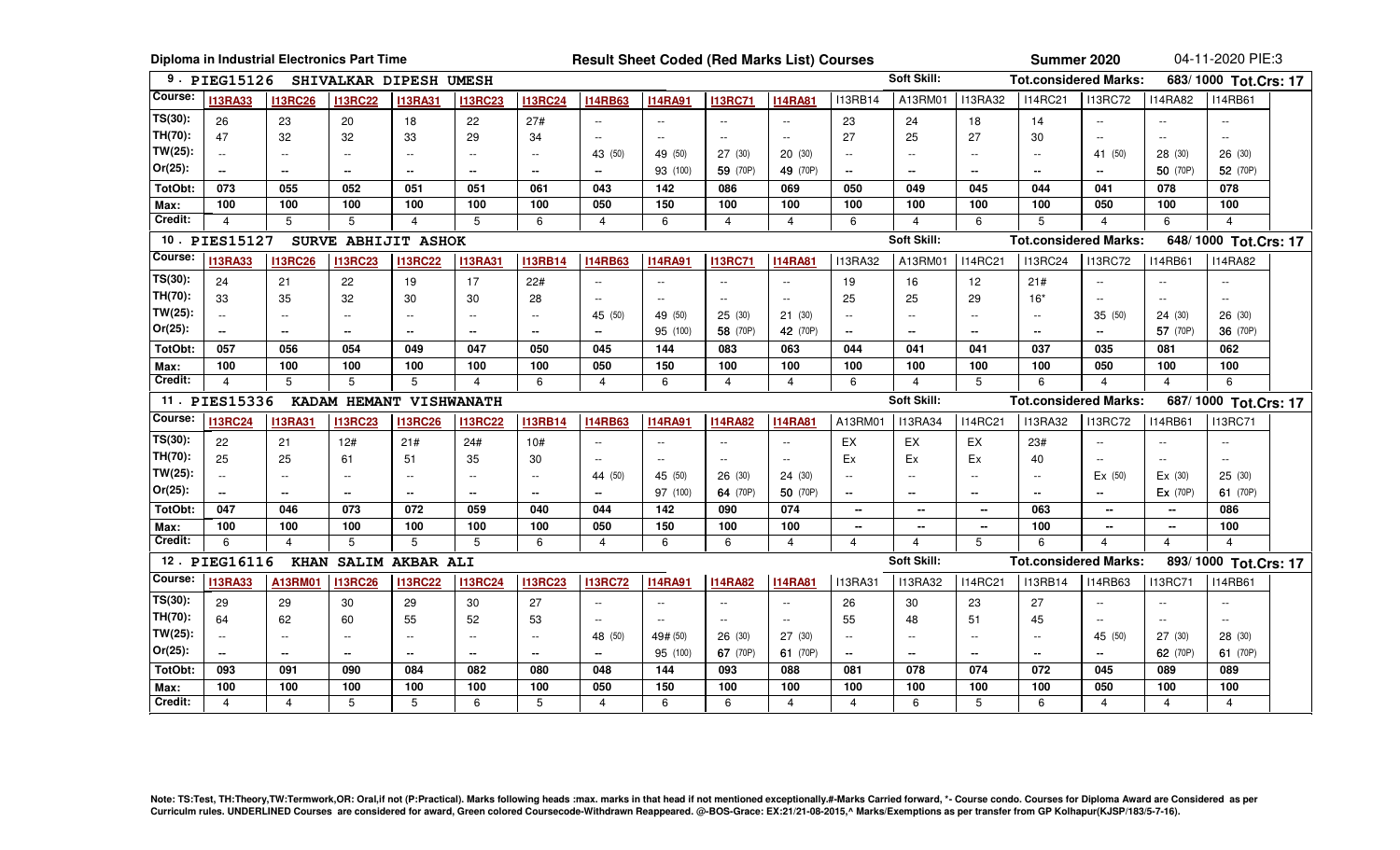|                                                                                                                   | Diploma in Industrial Electronics Part Time |                |                          |                          |                            |                          |                                               | <b>Result Sheet Coded (Red Marks List) Courses</b> |                |                |                          |                          | Summer 2020                                          |                          | 04-11-2020 PIE:4             |                |                          |  |  |
|-------------------------------------------------------------------------------------------------------------------|---------------------------------------------|----------------|--------------------------|--------------------------|----------------------------|--------------------------|-----------------------------------------------|----------------------------------------------------|----------------|----------------|--------------------------|--------------------------|------------------------------------------------------|--------------------------|------------------------------|----------------|--------------------------|--|--|
|                                                                                                                   | 13 DIEG17316                                |                |                          |                          | JAMSANDEKAR SWAPNIL GANPAT |                          | Soft Skill:                                   |                                                    |                |                |                          |                          |                                                      |                          | <b>Tot.considered Marks:</b> |                | 819/1000 Tot.Crs: 17     |  |  |
| Course:                                                                                                           | A13RM01                                     | <b>I13RC24</b> | <b>I13RC26</b>           | <b>I13RC22</b>           | <b>I13RA33</b>             | <b>I13RA32</b>           | <b>I13RC72</b>                                | <b>I14RA91</b>                                     | <b>I13RC71</b> | <b>I14RA81</b> | <b>I13RB14</b>           | <b>I13RA31</b>           | <b>I13RC23</b>                                       | <b>I14RC21</b>           | <b>I14RB63</b>               | <b>I14RA82</b> | <b>I14RB61</b>           |  |  |
| $TS(30)$ :                                                                                                        | 24                                          | 25             | 26                       | 23                       | 19                         | 25                       | Ξ.                                            |                                                    |                |                | 26                       | 19                       | 23                                                   | 22                       |                              |                |                          |  |  |
| TH(70):                                                                                                           | 62                                          | 57             | 51                       | 48                       | 50                         | 43                       | $\sim$ $\sim$                                 | $\overline{a}$                                     | $\sim$         | $\sim$         | 41                       | 46                       | 41                                                   | 34                       | $\sim$ $\sim$                | $\sim$         | $\sim$                   |  |  |
| $TW(25)$ :                                                                                                        | $\sim$ $\sim$                               |                |                          | $\overline{a}$           | $\sim$ $\sim$              | $\overline{a}$           | 48 (50)                                       | 49 (50)                                            | 27(30)         | 28 (30)        | $\sim$ $\sim$            |                          |                                                      | $\overline{a}$           | 44 (50)                      | 26(30)         | 28 (30)                  |  |  |
| $Or(25)$ :                                                                                                        | $\sim$                                      | $\sim$         | $\sim$                   | $\sim$                   | $\sim$                     | $\sim$                   | $\sim$                                        | 97 (100)                                           | 60 (70P)       | 57 (70P)       | $\sim$                   | $\sim$ $\sim$            | $\sim$ $\sim$                                        | $\sim$                   | $\overline{a}$               | 60 (70P)       | 51 (70P)                 |  |  |
| TotObt:                                                                                                           | 086                                         | 082            | 077                      | 071                      | 069                        | 068                      | 048                                           | 146                                                | 087            | 085            | 067                      | 065                      | 064                                                  | 056                      | 044                          | 086            | 079                      |  |  |
| Max:                                                                                                              | 100                                         | 100            | 100                      | 100                      | 100                        | 100                      | 050                                           | 150                                                | 100            | 100            | 100                      | 100                      | 100                                                  | 100                      | 050                          | 100            | 100                      |  |  |
| Credit:                                                                                                           | 4                                           | 6              | 5                        | 5                        | 4                          | 6                        | 4                                             | 6                                                  | $\overline{4}$ | $\overline{4}$ | 6                        | $\overline{\mathbf{A}}$  | 5                                                    | 5                        | $\overline{4}$               | 6              | $\overline{4}$           |  |  |
| Soft Skill:<br><b>Tot.considered Marks:</b><br>14. PIEG17317<br>700/1000 Tot.Crs: 17<br>MANDAVAKAR SAGAR RAVINDRA |                                             |                |                          |                          |                            |                          |                                               |                                                    |                |                |                          |                          |                                                      |                          |                              |                |                          |  |  |
| Course:                                                                                                           | A13RM01                                     | <b>I13RC24</b> | <b>I13RA33</b>           | <b>I13RC22</b>           | <b>I13RC26</b>             | <b>I13RA32</b>           | <b>I13RC72</b>                                | <b>I14RA91</b>                                     | <b>I14RA81</b> | <b>I13RC71</b> | <b>I13RA31</b>           | <b>I13RB14</b>           | <b>I13RC23</b>                                       | <b>I14RC21</b>           | <b>I14RB63</b>               | <b>I14RA82</b> | <b>I14RB61</b>           |  |  |
| $TS(30)$ :                                                                                                        | 24                                          | 26             | 20                       | 19                       | 24                         | 22#                      | $\sim$                                        |                                                    |                |                | 23                       | 23                       | 16#                                                  | 10#                      |                              |                |                          |  |  |
| TH(70):                                                                                                           | 62                                          | 34             | 34                       | 32                       | 26                         | 26                       | $\sim$                                        | $\sim$ $\sim$                                      | $\sim$ $\sim$  | $\sim$ $\sim$  | 25                       | 25                       | 25                                                   | 30                       | $\sim$                       | $\sim$         | $\sim$                   |  |  |
| $TW(25)$ :                                                                                                        | $\sim$                                      | $\sim$ $\sim$  | $\overline{a}$           | $-$                      | $\overline{a}$             | $\overline{a}$           | 47 (50)                                       | 45 (50)                                            | 24# (30)       | 25 (30)        | $\sim$ $\sim$            | $\overline{a}$           | $\sim$ $\sim$                                        | $\sim$                   | 41 (50)                      | 26(30)         | 27 (30)                  |  |  |
| $Or(25)$ :                                                                                                        | $\sim$                                      | $\sim$         | $\bullet\bullet$         | $\mathbf{m}$             | --                         | --                       | $\sim$                                        | 97 (100)                                           | 50 (70P)       | 63 (70P)       | $\mathbf{m}$             | $\overline{\phantom{a}}$ | $\overline{\phantom{a}}$                             | $\overline{a}$           | $\overline{\phantom{a}}$     | 56 (70P)       | 42 (70P)                 |  |  |
| TotObt:                                                                                                           | 086                                         | 060            | 054                      | 051                      | 050                        | 048                      | 047                                           | 142                                                | 074            | 088            | 048                      | 048                      | 041                                                  | 040                      | 041                          | 082            | 069                      |  |  |
| Max:                                                                                                              | 100                                         | 100            | 100                      | 100                      | 100                        | 100                      | 050                                           | 150                                                | 100            | 100            | 100                      | 100                      | 100                                                  | 100                      | 050                          | 100            | 100                      |  |  |
| Credit:                                                                                                           | $\overline{\mathbf{A}}$                     | 6              | $\overline{\mathbf{4}}$  | 5                        | 5                          | 6                        | $\overline{4}$                                | 6                                                  | $\overline{4}$ | $\overline{4}$ | $\overline{4}$           | 6                        | 5                                                    | 5                        | $\overline{4}$               | 6              | $\boldsymbol{\Lambda}$   |  |  |
|                                                                                                                   | 15. PIEG17319                               | <b>MUNI</b>    | <b>SHUBHSHREE</b>        |                          | <b>VIJAY</b>               |                          |                                               |                                                    |                |                |                          | Soft Skill:              | <b>Tot.considered Marks:</b><br>782/1000 Tot.Crs: 17 |                          |                              |                |                          |  |  |
| Course:                                                                                                           | A13RM01                                     | <b>I13RC24</b> | <b>I13RB14</b>           | <b>I13RC26</b>           | <b>I13RC23</b>             | <b>I13RA33</b>           | <b>I13RC72</b>                                | <b>I14RA91</b>                                     | <b>I13RC71</b> | <b>I14RA81</b> | <b>I13RA31</b>           | <b>I13RC22</b>           | <b>I13RA32</b>                                       | <b>I14RC21</b>           | <b>I14RB63</b>               | <b>I14RB61</b> | <b>I14RA82</b>           |  |  |
| $TS(30)$ :                                                                                                        | 26                                          | 27             | 26                       | 26                       | 24                         | 20                       | $\sim$                                        | $\sim$                                             | $\sim$         | $\sim$         | 13                       | 10 <sup>10</sup>         | 15                                                   | 09                       | $\sim$ $\sim$                | $\sim$ $\sim$  | $\overline{\phantom{a}}$ |  |  |
| TH(70):                                                                                                           | 70                                          | 62             | 41                       | 38                       | 36                         | 38                       | $\mathord{\hspace{1pt}\text{--}\hspace{1pt}}$ | $\overline{a}$                                     | $\sim$         | $\mathbf{L}$   | 32                       | 35                       | 25                                                   | 31                       | $\sim$ $\sim$                | $\sim$         | $\overline{a}$           |  |  |
| $TW(25)$ :                                                                                                        | $\sim$                                      | $\sim$ $\sim$  | $\overline{\phantom{a}}$ | $\sim$ $\sim$            | $\overline{\phantom{a}}$   | $\overline{a}$           | 47 (50)                                       | 47 (50)                                            | 25(30)         | 16(30)         | $\sim$                   | $\mathbf{L}$             | $\sim$ $\sim$                                        | $\sim$                   | 45 (50)                      | 28(30)         | 22 (30)                  |  |  |
| $Or(25)$ :                                                                                                        | $\sim$                                      | $\sim$         | $\sim$                   | $\sim$ $\sim$            | $\overline{\phantom{a}}$   | $\overline{\phantom{a}}$ | $\sim$                                        | 96 (100)                                           | 64 (70P)       | 53 (70P)       | $\sim$                   | $\sim$ $\sim$            | $\sim$ $\sim$                                        | $\sim$                   | $\sim$                       | 50 (70P)       | 50 (70P)                 |  |  |
| TotObt:                                                                                                           | 096                                         | 089            | 067                      | 064                      | 060                        | 058                      | 047                                           | 143                                                | 089            | 069            | 045                      | 045                      | 040                                                  | 040                      | 045                          | 078            | 072                      |  |  |
| Max:                                                                                                              | 100                                         | 100            | 100                      | 100                      | 100                        | 100                      | 050                                           | 150                                                | 100            | 100            | 100                      | 100                      | 100                                                  | 100                      | 050                          | 100            | 100                      |  |  |
| Credit:                                                                                                           | $\overline{\mathbf{A}}$                     | 6              | 6                        | 5                        | 5                          | $\overline{4}$           | 4                                             | 6                                                  | $\overline{4}$ | $\overline{4}$ | $\overline{4}$           | 5                        | 6                                                    | 5                        | $\Delta$                     | $\overline{4}$ | 6                        |  |  |
| 16.                                                                                                               | <b>PIEG17321</b>                            |                | SATAM SHABDA SHRIKANT    |                          |                            |                          |                                               |                                                    |                |                |                          | Soft Skill:              |                                                      |                          | <b>Tot.considered Marks:</b> |                | 891/1000 Tot.Crs: 17     |  |  |
| Course:                                                                                                           | <b>I13RC24</b>                              | A13RM01        | <b>I13RC22</b>           | <b>I13RC26</b>           | <b>I13RA31</b>             | <b>I13RA32</b>           | <b>I13RC72</b>                                | <b>I14RA91</b>                                     | <b>I13RC71</b> | <b>I14RA81</b> | <b>I13RA33</b>           | <b>I13RB14</b>           | <b>I13RC23</b>                                       | <b>I14RC21</b>           | <b>I14RB63</b>               | <b>I14RA82</b> | <b>I14RB61</b>           |  |  |
| $TS(30)$ :                                                                                                        | 28                                          | 26             | 27                       | 29                       | 24                         | 27                       | $\sim$                                        | $\overline{a}$                                     | $\sim$         | $\sim$         | 30                       | 27                       | 28                                                   | 21                       |                              |                |                          |  |  |
| TH(70):                                                                                                           | 70                                          | 70             | 57                       | 55                       | 59                         | 49                       | $\sim$                                        | $\sim$ $\sim$                                      | $ -$           | $\sim$ $\sim$  | 51                       | 52                       | 45                                                   | 43                       | $\overline{\phantom{a}}$     | $\sim$ $\sim$  | $\sim$                   |  |  |
| $TW(25)$ :                                                                                                        | $\sim$                                      | $\sim$         | $\sim$ $\sim$            | $\overline{\phantom{a}}$ | $\sim$                     | $\overline{a}$           | 48 (50)                                       | 49 (50)                                            | 27 (30)        | 28 (30)        | $\sim$ $\sim$            | $\overline{\phantom{a}}$ | $\sim$ $\sim$                                        | $\sim$                   | 45 (50)                      | 26 (30)        | 27 (30)                  |  |  |
| Or(25):                                                                                                           | $\sim$                                      | $\sim$         | $\sim$                   | $\mathbf{m}$             | $\sim$                     | $\mathbf{m}$             | $\sim$                                        | 96 (100)                                           | 67 (70P)       | 55 (70P)       | $\overline{\phantom{a}}$ | $\sim$ $\sim$            | $\overline{\phantom{a}}$                             | $\overline{\phantom{a}}$ | $\overline{\phantom{a}}$     | 62 (70P)       | 57 (70P)                 |  |  |
| TotObt:                                                                                                           | 098                                         | 096            | 084                      | 084                      | 083                        | 076                      | 048                                           | 145                                                | 094            | 083            | 081                      | 079                      | 073                                                  | 064                      | 045                          | 088            | 084                      |  |  |
| Max:                                                                                                              | 100                                         | 100            | 100                      | 100                      | 100                        | 100                      | 050                                           | 150                                                | 100            | 100            | 100                      | 100                      | 100                                                  | 100                      | 050                          | 100            | 100                      |  |  |
| Credit:                                                                                                           | 6                                           | $\overline{4}$ | 5                        | 5                        | $\overline{4}$             | 6                        | $\overline{4}$                                | 6                                                  | $\overline{4}$ | $\overline{4}$ | $\overline{4}$           | 6                        | 5                                                    | 5                        | $\overline{4}$               | 6              | $\overline{4}$           |  |  |

Note: TS:Test, TH:Theory,TW:Termwork,OR: Oral,if not (P:Practical). Marks following heads :max. marks in that head if not mentioned exceptionally.#-Marks Carried forward, \*- Course condo. Courses for Diploma Award are Cons